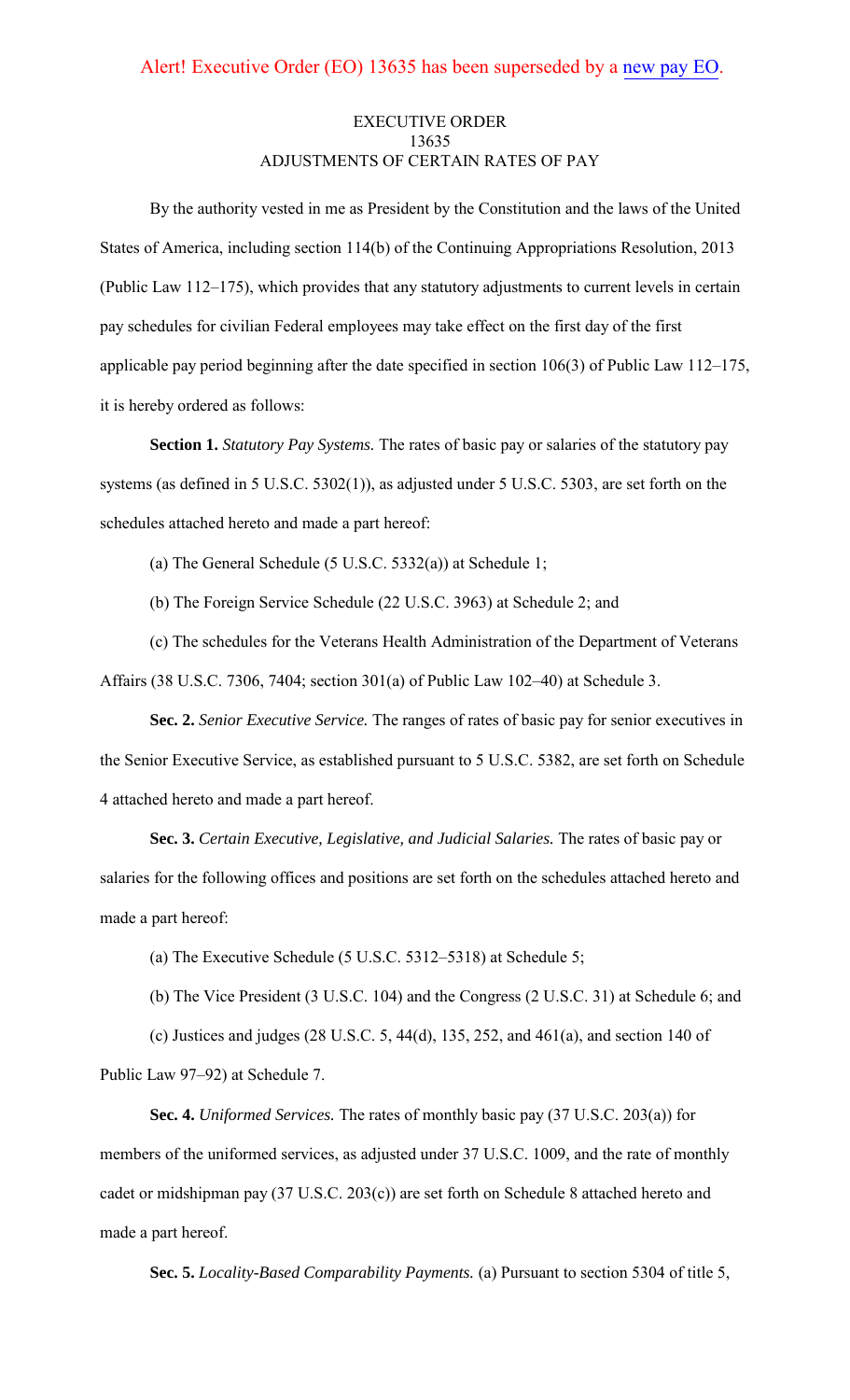United States Code, and my authority to implement an alternative level of comparability payments under section 5304a of title 5, United States Code, locality-based comparability payments shall be paid in accordance with Schedule 9 attached hereto and made a part hereof.

(b) The Director of the Office of Personnel Management shall take such actions as may be necessary to implement these payments and to publish appropriate notice of such payments in the *Federal Register*.

**Sec. 6.** *Administrative Law Judges.* Pursuant to section 5372 of title 5, United States Code, the rates of basic pay for administrative law judges are set forth on Schedule 10 attached hereto and made a part hereof.

**Sec. 7.** *Effective Dates.* Schedule 8 is effective January 1, 2013. The other schedules contained herein are effective on the first day of the first applicable pay period beginning after the date specified in section 106(3) of Public Law 112–175.

**Sec. 8.** *Prior Order Superseded.* Executive Order 13594 of December 19, 2011, is superseded as of the effective dates specified in section 7 of this order.

# BARACK OBAMA

THE WHITE HOUSE, December 27, 2012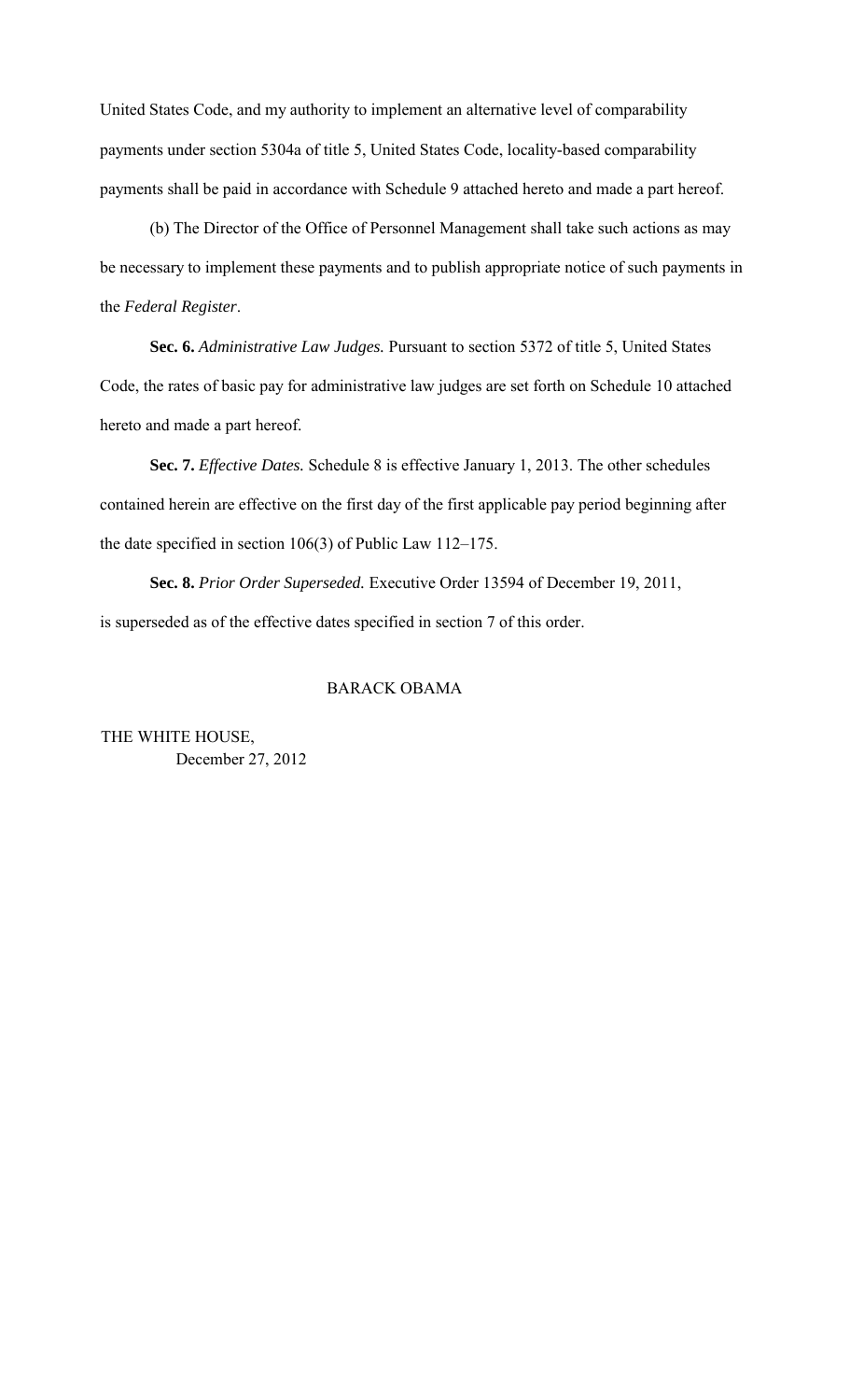## **SCHEDULE 1--GENERAL SCHEDULE**

(Effective on the first day of the first applicable pay period beginning after March 27, 2013)

|          |          |          |          | 4        | 5        | 6        |          | 8        | 9        | 10       |
|----------|----------|----------|----------|----------|----------|----------|----------|----------|----------|----------|
| $GS-1$   | \$17,892 | \$18,490 | \$19,085 | \$19,677 | \$20,272 | \$20,622 | \$21,210 | \$21,802 | \$21,826 | \$22,382 |
| $GS-2$   | 20,117   | 20,595   | 21,261   | 21,826   | 22,070   | 22,719   | 23,368   | 24,017   | 24,666   | 25,315   |
| $GS-3$   | 21,949   | 22,681   | 23,413   | 24,145   | 24,877   | 25,609   | 26,341   | 27,073   | 27,805   | 28,537   |
| $GS-4$   | 24,641   | 25,462   | 26,283   | 27,104   | 27,925   | 28,746   | 29,567   | 30,388   | 31,209   | 32,030   |
| $GS-5$   | 27,568   | 28,487   | 29,406   | 30,325   | 31,244   | 32,163   | 33,082   | 34,001   | 34,920   | 35,839   |
| $GS-6$   | 30,730   | 31,754   | 32,778   | 33,802   | 34,826   | 35,850   | 36,874   | 37,898   | 38,922   | 39,946   |
| $GS - 7$ | 34,149   | 35,287   | 36,425   | 37,563   | 38,701   | 39,839   | 40,977   | 42,115   | 43,253   | 44,391   |
| $GS-8$   | 37,819   | 39,080   | 40,341   | 41,602   | 42,863   | 44,124   | 45,385   | 46,646   | 47,907   | 49,168   |
| $GS-9$   | 41,771   | 43,163   | 44,555   | 45,947   | 47,339   | 48,731   | 50,123   | 51,515   | 52,907   | 54,299   |
| $GS-10$  | 46,000   | 47,533   | 49,066   | 50,599   | 52,132   | 53,665   | 55,198   | 56,731   | 58,264   | 59,797   |
| $GS-11$  | 50,538   | 52,223   | 53,908   | 55,593   | 57,278   | 58,963   | 60,648   | 62,333   | 64,018   | 65,703   |
| $GS-12$  | 60,575   | 62,594   | 64,613   | 66,632   | 68,651   | 70,670   | 72,689   | 74,708   | 76,727   | 78,746   |
| $GS-13$  | 72,032   | 74,433   | 76,834   | 79,235   | 81,636   | 84,037   | 86,438   | 88,839   | 91,240   | 93,641   |
| $GS-14$  | 85,120   | 87,957   | 90,794   | 93,631   | 96,468   | 99,305   | 102,142  | 104,979  | 107,816  | 110,653  |
| $GS-15$  | 100,126  | 103,464  | 106,802  | 110,140  | 113,478  | 116,816  | 120,154  | 123,492  | 126,830  | 130,168  |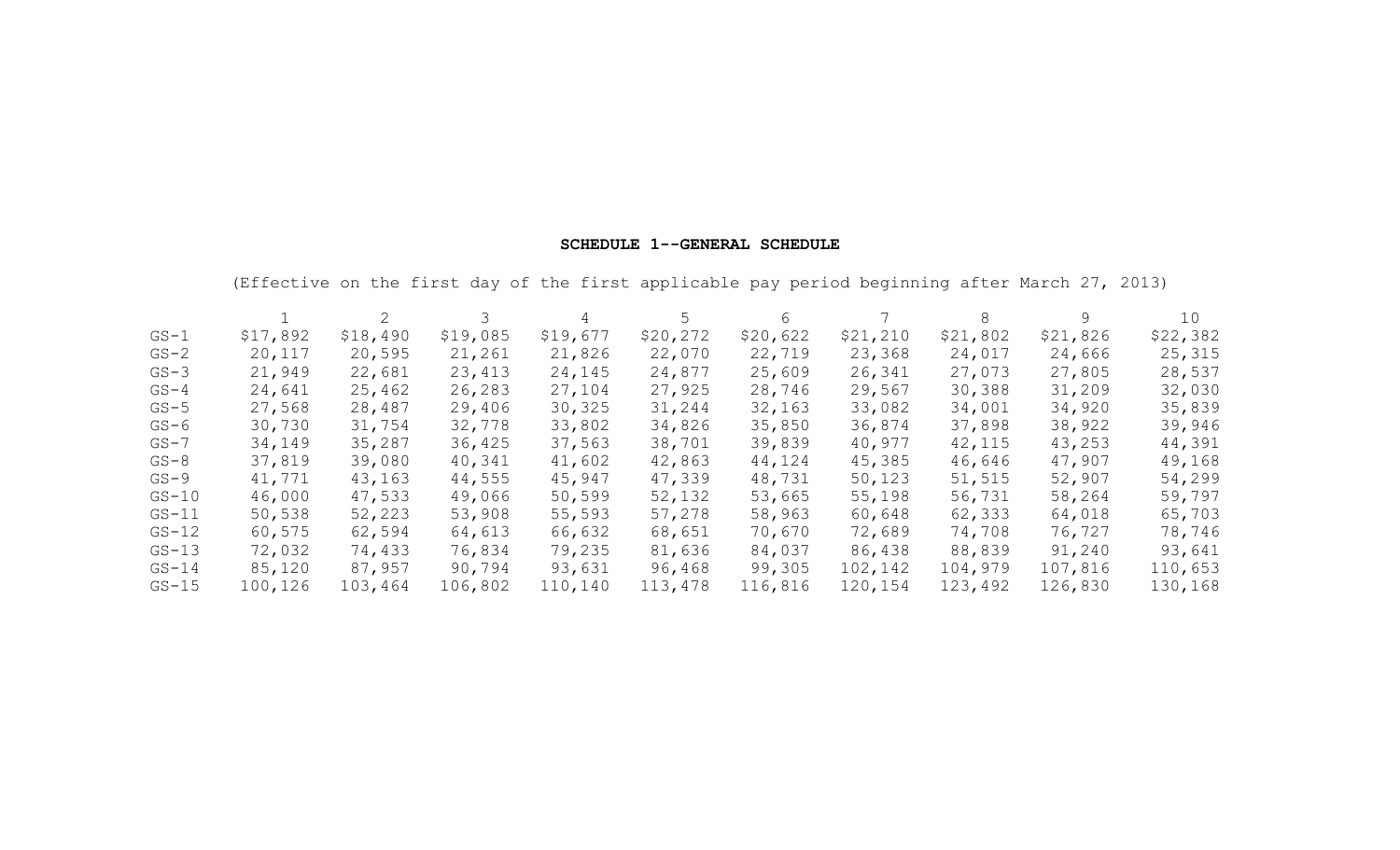# **SCHEDULE 2--FOREIGN SERVICE SCHEDULE**

|                | Class      | Class    | Class    | Class    | Class    | Class    | Class    | Class    | Class    |
|----------------|------------|----------|----------|----------|----------|----------|----------|----------|----------|
| Step           |            | 2        | 3        | 4        | 5        | 6        |          | 8        | 9        |
|                | \$100, 126 | \$81,131 | \$65,740 | \$53,268 | \$43,163 | \$38,586 | \$34,495 | \$30,838 | \$27,568 |
| 2              | 103,130    | 83,565   | 67,712   | 54,866   | 44,458   | 39,744   | 35,530   | 31,763   | 28,395   |
| 3              | 106,224    | 86,072   | 69,744   | 56,512   | 45,792   | 40,936   | 36,596   | 32,716   | 29,247   |
| $\overline{4}$ | 109,410    | 88,654   | 71,836   | 58,207   | 47,165   | 42,164   | 37,694   | 33,698   | 30,124   |
| 5              | 112,693    | 91,314   | 73,991   | 59,954   | 48,580   | 43,429   | 38,824   | 34,708   | 31,028   |
| 6              | 116,073    | 94,053   | 76,211   | 61,752   | 50,038   | 44,732   | 39,989   | 35,750   | 31,959   |
| 7              | 119,556    | 96,875   | 78,497   | 63,605   | 51,539   | 46,074   | 41,189   | 36,822   | 32,918   |
| 8              | 123, 142   | 99,781   | 80,852   | 65,513   | 53,085   | 47,456   | 42,424   | 37,927   | 33,905   |
| 9              | 126,837    | 102,774  | 83,277   | 67,478   | 54,678   | 48,880   | 43,697   | 39,065   | 34,922   |
| 10             | 130,168    | 105,858  | 85,776   | 69,503   | 56,318   | 50,346   | 45,008   | 40,237   | 35,970   |
| 11             | 130,168    | 109,033  | 88,349   | 71,588   | 58,007   | 51,856   | 46,358   | 41,444   | 37,049   |
| 12             | 130,168    | 112,304  | 91,000   | 73,735   | 59,748   | 53,412   | 47,749   | 42,687   | 38,161   |
| 13             | 130,168    | 115,673  | 93,730   | 75,947   | 61,540   | 55,014   | 49,182   | 43,968   | 39,305   |
| 14             | 130,168    | 119,144  | 96,541   | 78,226   | 63,386   | 56,665   | 50,657   | 45,287   | 40,485   |

(Effective on the first day of the first applicable pay period beginning after March 27, 2013)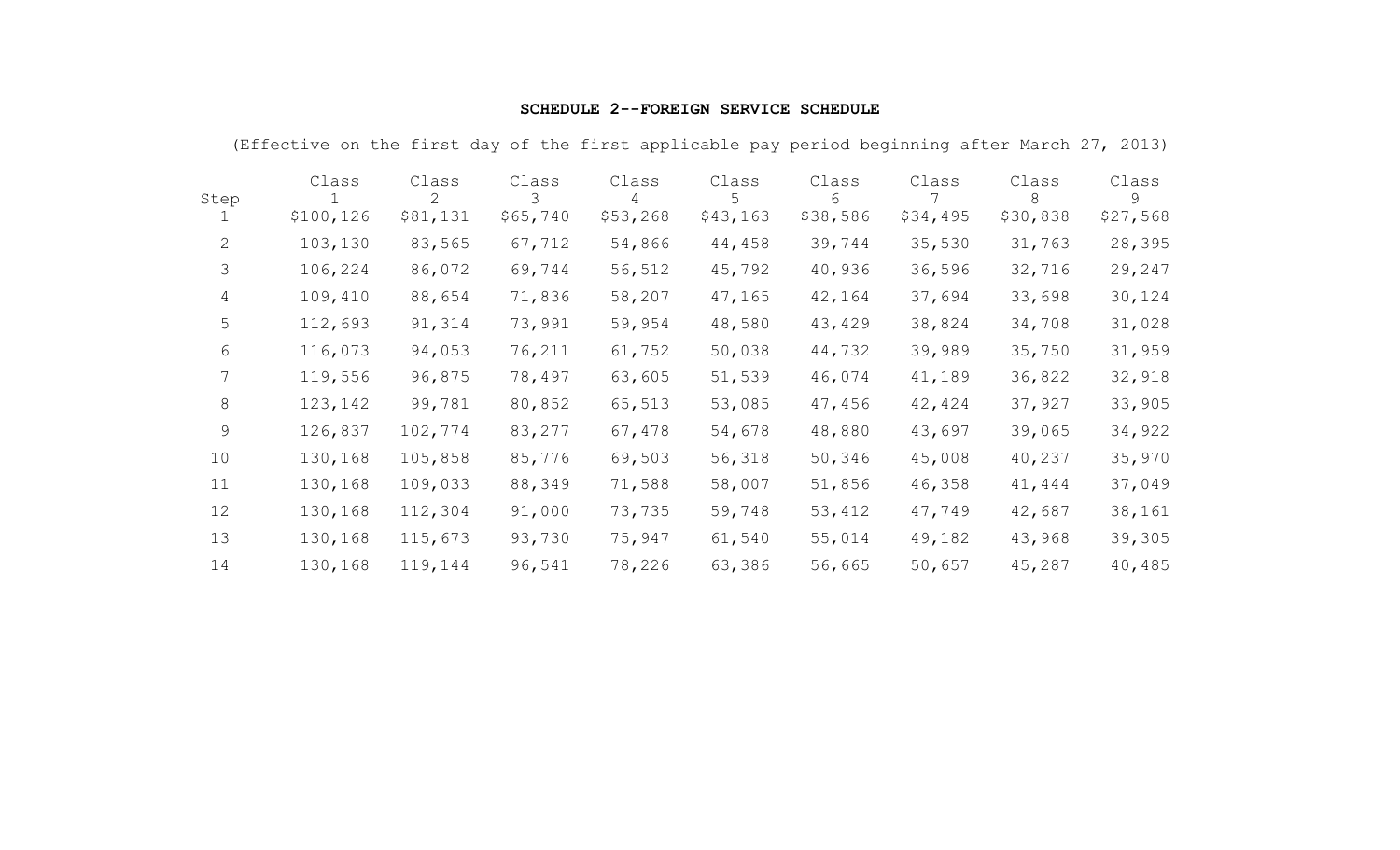### **SCHEDULE 3--VETERANS HEALTH ADMINISTRATION SCHEDULES DEPARTMENT OF VETERANS AFFAIRS**

(Effective on the first day of the first applicable pay period beginning after March 27, 2013)

Schedule for the Office of the Under Secretary for Health  $(38 \text{ U.S.C. } 7306)$  \*

| Assistant Under Secretaries for Health \$158,065**              |  |         |         |
|-----------------------------------------------------------------|--|---------|---------|
| (Only applies to incumbents who are not physicians or dentists) |  |         |         |
|                                                                 |  |         |         |
|                                                                 |  | Minimum | Maximum |
|                                                                 |  |         |         |

| Director, National Center<br>for Preventive Health $\ldots$ 100,126 |                                                      | 145,839 |
|---------------------------------------------------------------------|------------------------------------------------------|---------|
|                                                                     | Physician and Dentist Base and Longevity Schedule*** |         |

Physician Grade . . . . . . . . . . . . . . . . . . . . \$98,477 \$144,444 Dentist Grade . . . . . . . . . . . . . . . . . . . . . 98,477 144,444

Clinical Podiatrist, Chiropractor, and Optometrist Schedule

|                            |  |  | 110,653 |
|----------------------------|--|--|---------|
| Intermediate Grade. 72,032 |  |  | 93,641  |
|                            |  |  | 78,746  |
|                            |  |  | 65,703  |

### Physician Assistant and Expanded-Function Dental Auxiliary Schedule\*\*\*\*

|                                  |  |  |  |  |  |  |  |  |        | \$130,168 |
|----------------------------------|--|--|--|--|--|--|--|--|--------|-----------|
| Assistant Director Grade. 85,120 |  |  |  |  |  |  |  |  |        | 110,653   |
|                                  |  |  |  |  |  |  |  |  |        | 93,641    |
|                                  |  |  |  |  |  |  |  |  |        | 78,746    |
| Intermediate Grade.              |  |  |  |  |  |  |  |  | 50,538 | 65,703    |
|                                  |  |  |  |  |  |  |  |  | 41,771 | 54,299    |
|                                  |  |  |  |  |  |  |  |  | 35,945 | 46,727    |
|                                  |  |  |  |  |  |  |  |  |        | 39,946    |

- \* This schedule does not apply to the Deputy Under Secretary for Health, the Associate Deputy Under Secretary for Health, Assistant Under Secretaries for Health who are physicians or dentists, Medical Directors, the Assistant Under Secretary for Nursing Programs, or the Director of Nursing Services.
- \*\* Pursuant to 38 U.S.C. 7404(d), the rate of basic pay payable to these employees is limited to the rate for level V of the Executive Schedule, which is \$146,400.
	- \*\*\* Pursuant to section 3 of Public Law 108-445 and 38 U.S.C. 7431, Veterans Health Administration physicians and dentists may also be paid market pay and performance pay.
	- \*\*\*\* Pursuant to section 301(a) of Public Law 102-40, these positions are paid according to the Nurse Schedule in 38 U.S.C. 4107(b), as in effect on August 14, 1990, with subsequent adjustments.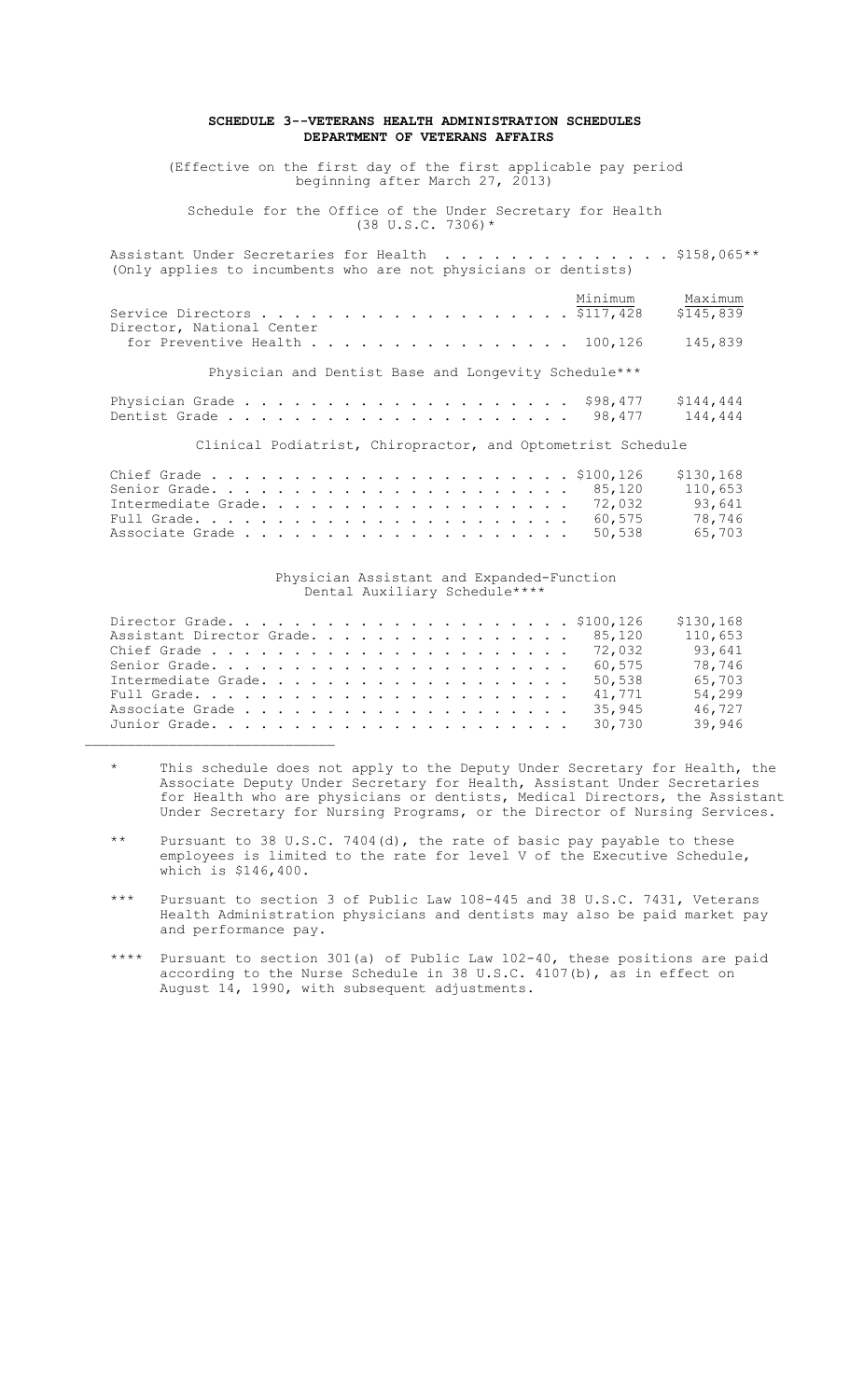### **SCHEDULE 4--SENIOR EXECUTIVE SERVICE**

(Effective on the first day of the first applicable pay period beginning after March 27, 2013)

| Agencies with a Certified SES<br>Performance Appraisal System \$120,151    |  |  |  |  | Minimum | Maximum<br>\$180,600 |
|----------------------------------------------------------------------------|--|--|--|--|---------|----------------------|
| Agencies without a Certified SES<br>Performance Appraisal System \$120,151 |  |  |  |  |         | \$166,100            |

### **SCHEDULE 5--EXECUTIVE SCHEDULE**

(Effective on the first day of the first applicable pay period beginning after March 27, 2013)

### **SCHEDULE 6--VICE PRESIDENT AND MEMBERS OF CONGRESS**

(Effective on the first day of the first applicable pay period beginning after March 27, 2013)

| Members of the House of Representatives. 174,900           |  |
|------------------------------------------------------------|--|
| Delegates to the House of Representatives. 174,900         |  |
| Resident Commissioner from Puerto Rico 174,900             |  |
| President pro tempore of the Senate. 194,400               |  |
| Majority leader and minority leader of the Senate. 194,400 |  |
| Majority leader and minority leader of the House           |  |
|                                                            |  |
| Speaker of the House of Representatives. 224,600           |  |

### **SCHEDULE 7--JUDICIAL SALARIES**

(Effective on the first day of the first applicable pay period beginning after March 27, 2013)

| Chief Justice of the United States \$223,500       |  |
|----------------------------------------------------|--|
| Associate Justices of the Supreme Court. 213,900   |  |
|                                                    |  |
|                                                    |  |
| Judges of the Court of International Trade 174,000 |  |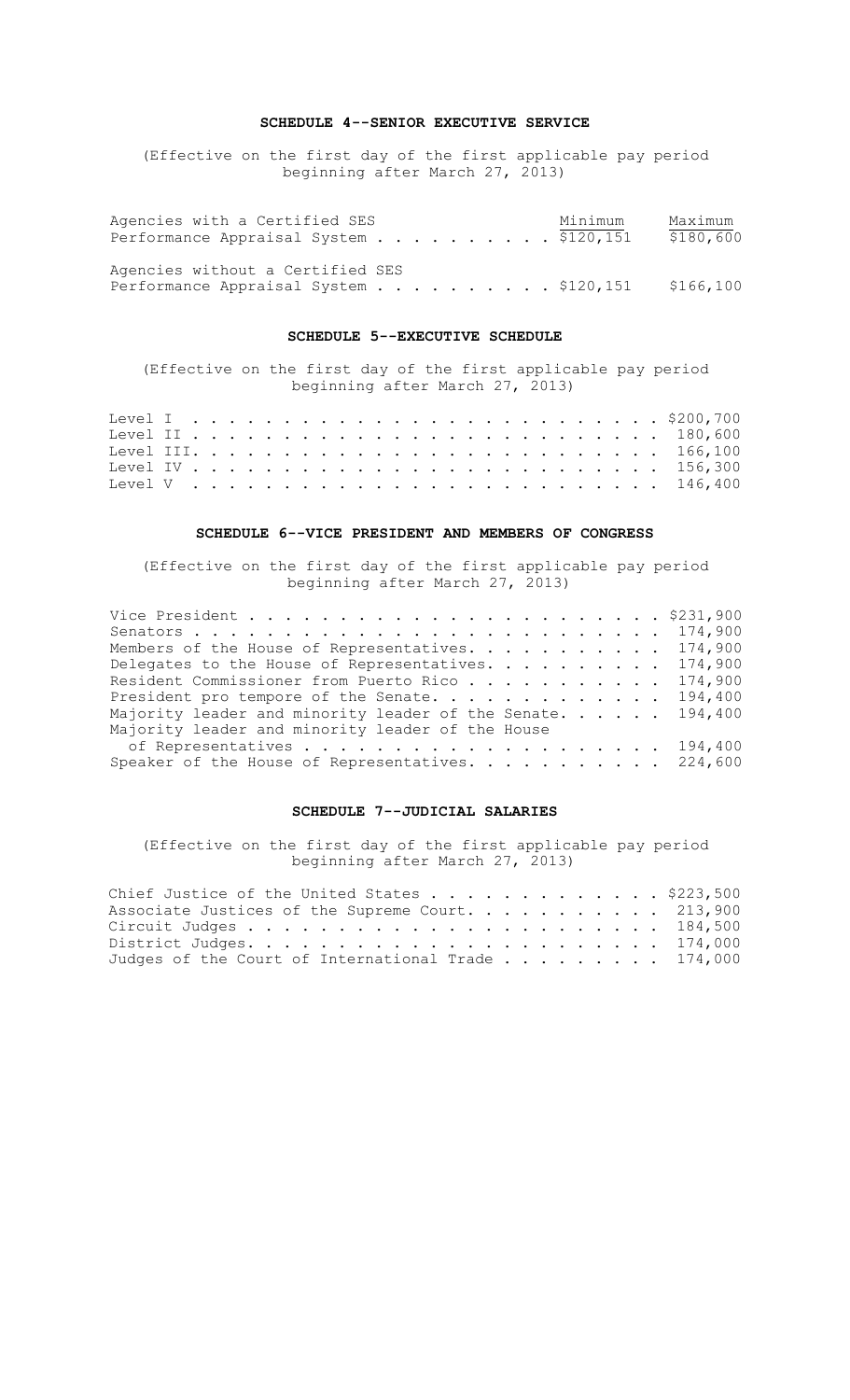#### **SCHEDULE 8--PAY OF THE UNIFORMED SERVICES (Effective January 1, 2013)**

#### **Part I--MONTHLY BASIC PAY YEARS OF SERVICE (COMPUTED UNDER 37 U.S.C. 205)**

| Pay Grade   | 2 or less  | Over <sub>2</sub> | Over <sub>3</sub>        | Over 4      | Over 6      | Over 8                | Over 10                                                     | Over 12     | Over 14     | Over 16     | Over 18     |
|-------------|------------|-------------------|--------------------------|-------------|-------------|-----------------------|-------------------------------------------------------------|-------------|-------------|-------------|-------------|
|             |            |                   |                          |             |             | COMMISSIONED OFFICERS |                                                             |             |             |             |             |
| $0 - 10**$  |            |                   |                          |             |             |                       |                                                             |             |             |             |             |
| $O - 9$     |            |                   |                          |             |             |                       |                                                             |             |             |             |             |
| $O - 8$     | \$9,847.80 | \$10, 170.30      | \$10,384.50              | \$10,444.20 | \$10,711.50 | \$11, 157.60          | \$11,261.40                                                 | \$11,685.00 | \$11,806.50 | \$12,171.60 | \$12,700.20 |
| $O - 7$     | 8,182.50   | 8,562.90          | 8,738.70                 | 8,878.50    | 9,131.70    | 9,381.90              | 9,671.10                                                    | 9,959.40    | 10,248.60   | 11, 157.60  | 11,924.70   |
| $O - 6$     | 6,064.80   | 6,663.00          | 7,100.10                 | 7,100.10    | 7,127.10    | 7,432.80              | 7,473.00                                                    | 7,473.00    | 7,897.80    | 8,648.70    | 9,089.40    |
| $O - 5$     | 5,055.90   | 5,695.50          | 6,089.70                 | 6,164.10    | 6,410.10    | 6, 557.10             | 6,880.80                                                    | 7,118.40    | 7,425.30    | 7,895.10    | 8,118.00    |
| $O - 4$     | 4,362.30   | 5,049.90          | 5,386.80                 | 5,461.80    | 5,774.70    | 6,109.80              | 6,527.70                                                    | 6,852.90    | 7,078.80    | 7,208.70    | 7,283.70    |
| $0 - 3***$  | 3,835.50   | 4,347.90          | 4,692.90                 | 5,116.50    | 5,361.60    | 5,630.70              | 5,804.70                                                    | 6,090.60    | 6, 240.00   | 6, 240.00   | 6, 240.00   |
| $0 - 2$ *** | 3,314.10   | 3,774.30          | 4,347.00                 | 4,493.70    | 4,586.40    | 4,586.40              | 4,586.40                                                    | 4,586.40    | 4,586.40    | 4,586.40    | 4,586.40    |
| $0 - 1***$  | 2,876.40   | 2,994.00          | 3,619.20                 | 3,619.20    | 3,619.20    | 3,619.20              | 3,619.20                                                    | 3,619.20    | 3,619.20    | 3,619.20    | 3,619.20    |
|             |            |                   |                          |             |             |                       | COMMISSIONED OFFICERS WITH OVER 4 YEARS ACTIVE DUTY SERVICE |             |             |             |             |
|             |            |                   |                          |             |             |                       | AS AN ENLISTED MEMBER OR WARRANT OFFICER****                |             |             |             |             |
| $O-3E$      |            | $\qquad \qquad -$ | $\overline{\phantom{m}}$ | \$5,116.50  | \$5,361.60  | \$5,630.70            | \$5,804.70                                                  | \$6,090.60  | \$6,332.10  | \$6,470.70  | \$6,659.40  |
| $O-2E$      |            |                   | $\qquad \qquad -$        | 4,493.70    | 4,586.40    | 4,732.50              | 4,978.80                                                    | 5,169.30    | 5, 311.20   | 5, 311.20   | 5,311.20    |
| $O-1E$      |            |                   | -                        | 3,619.20    | 3,864.60    | 4,007.70              | 4,153.80                                                    | 4,297.20    | 4,493.70    | 4,493.70    | 4,493.70    |
|             |            |                   |                          |             |             | WARRANT OFFICERS      |                                                             |             |             |             |             |
| $W-5$       |            |                   |                          |             |             |                       |                                                             |             |             |             |             |
| $W-4$       | \$3,963.90 | \$4,263.90        | \$4,386.00               | \$4,506.60  | \$4,713.90  | \$4,919.10            | \$5,126.70                                                  | \$5,439.60  | \$5,713.50  | \$5,974.20  | \$6,187.50  |
| $W-3$       | 3,619.50   | 3,770.40          | 3,925.20                 | 3,975.90    | 4,138.20    | 4,457.10              | 4,789.20                                                    | 4,945.50    | 5,126.40    | 5,313.00    | 5,648.10    |
| $W-2$       | 3,202.80   | 3,505.80          | 3,599.40                 | 3,663.30    | 3,871.20    | 4,194.00              | 4,353.90                                                    | 4,511.40    | 4,704.00    | 4,854.30    | 4,990.80    |
| $W-1$       | 2.811.60   | 3.114.00          | 3.195.30                 | 3.367.50    | 3,570.90    | 3,870.60              | 4.010.40                                                    | 4,205.70    | 4,398,30    | 4.549.80    | 4.689.00    |

\* For officers at pay grades O-7 through O-10, basic pay is limited to the rate of basic pay for level II of the Executive Schedule, which is currently \$14,975.10 per month and will change to \$15,050.10 effective on the first day of the first applicable pay period beginning after March 27, 2013, in accordance with this order. For officers at O-6 and below, basic pay is limited to the rate of basic pay for level V of the Executive Schedule, which is currently \$12,141.60 per month and will change to \$12,200.10 effective on the first day of the first applicable pay period beginning after March 27, 2013, in accordance with this order.

\*\* For officers serving as Chairman or Vice Chairman of the Joint Chiefs of Staff, Chief of Staff of the Army, Chief of Naval Operations, Chief of Staff of the Air Force, Commandant of the Marine Corps, Commandant of the Coast Guard, or commander of a unified or specified combatant command (as defined in 10 U.S.C. 161(c)), basic pay for this grade is calculated to be \$20,937.90 per month, regardless of cumulative years of service computed under 37 U.S.C. 205. Nevertheless, actual basic pay for these officers is limited to the rate of basic pay for level II of the Executive Schedule, which is currently \$14,975.10 per month and will change to \$15,050.10 effective on the first day of the first applicable pay period beginning after March 27, 2013, in accordance with this order.

\*\*\* Does not apply to commissioned officers who have been credited with over 4 years of active duty service as an enlisted member or warrant officer.

\*\*\*\* Reservists with at least 1,460 points as an enlisted member and/or warrant officer which are creditable toward reserve retirement also qualify for these rates.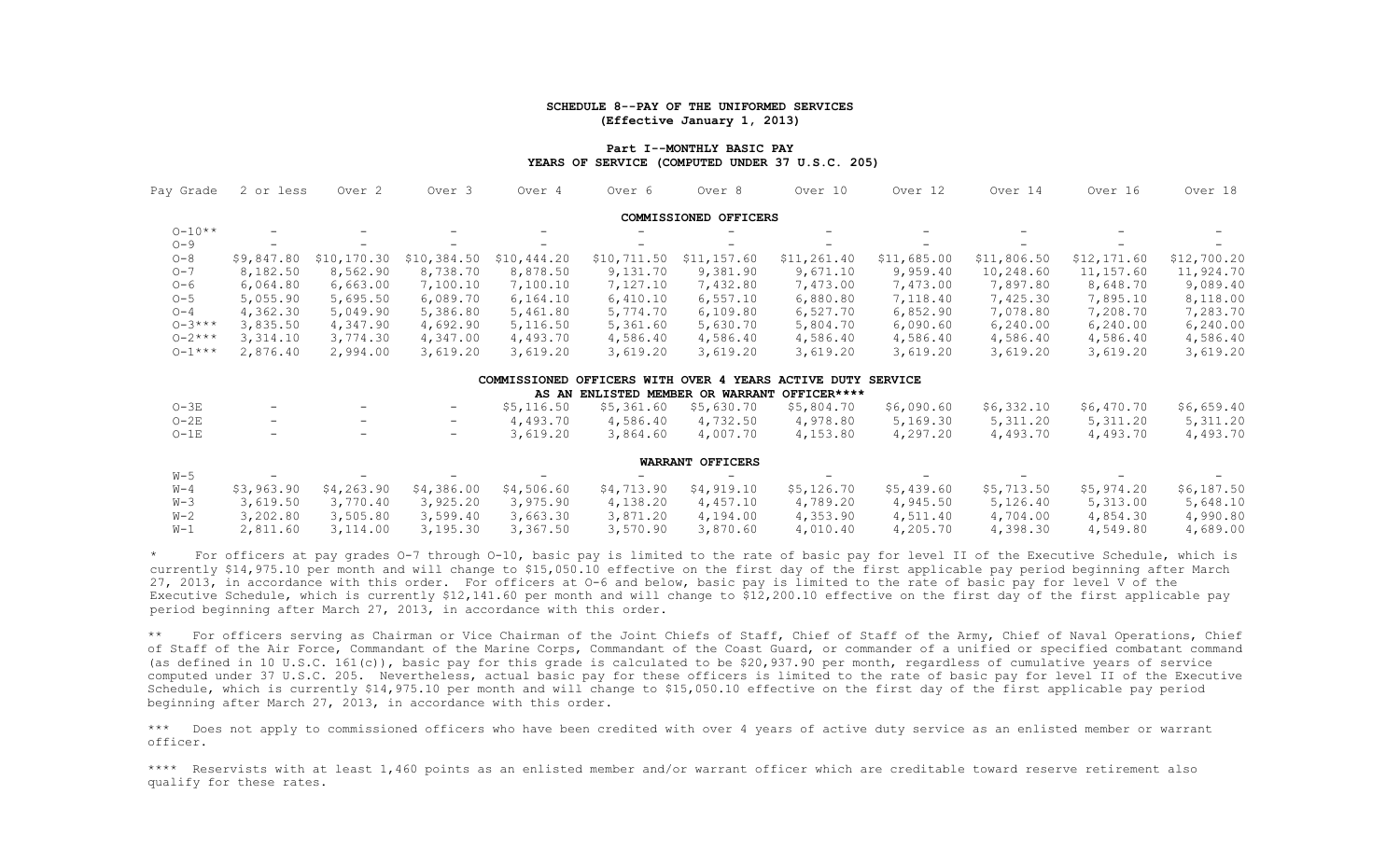#### **SCHEDULE 8--PAY OF THE UNIFORMED SERVICES (PAGE 2) (Effective January 1, 2013)**

#### **Part I--MONTHLY BASIC PAY YEARS OF SERVICE (COMPUTED UNDER 37 U.S.C. 205)**

| Pay Grade   | Over 20       | Over 22       | Over 24    | Over 26                   | Over 28    | Over 30                   | Over 32                                      | Over 34        | Over 36       | Over 38       | Over 40       |
|-------------|---------------|---------------|------------|---------------------------|------------|---------------------------|----------------------------------------------|----------------|---------------|---------------|---------------|
|             |               |               |            |                           |            | COMMISSIONED OFFICERS     |                                              |                |               |               |               |
| $0 - 10**$  | $$15,913.20*$ | $$15,990.60*$ |            | $$16,323.60* $16,902.60*$ |            | $$16,902.60* $17,747.70*$ | $$17,747.70*$                                | $$18,634.80*$  | $$18,634.80*$ | $$19,566.90*$ | $$19,566.90*$ |
| $O - 9$     | 13,917.60     | 14,118.60     | 14,408.10  | 14,913.30                 | 14,913.30  | $15,659.40*$              | $15,659.40*$                                 | $16,442.40*$   | $16,442.40*$  | $17,264.40*$  | $17,264.40*$  |
| $O - 8$     | 13,187.10     | 13,512.30     | 13,512.30  | 13,512.30                 | 13,512.30  | 13,850.40                 | 13,850.40                                    | 14,196.60      | 14,196.60     | 14,196.60     | 14,196.60     |
| $O - 7$     | 11,924.70     | 11,924.70     | 11,924.70  | 11,985.60                 | 11,985.60  | 12,225.30                 | 12,225.30                                    | 12,225.30      | 12,225.30     | 12,225.30     | 12,225.30     |
| $O - 6$     | 9,529.80      | 9,780.60      | 10,034.40  | 10,526.70                 | 10,526.70  | 10,736.70                 | 10,736.70                                    | 10,736.70      | 10,736.70     | 10,736.70     | 10,736.70     |
| $O - 5$     | 8,338.80      | 8,589.90      | 8,589.90   | 8,589.90                  | 8,589.90   | 8,589.90                  | 8,589.90                                     | 8,589.90       | 8,589.90      | 8,589.90      | 8,589.90      |
| $O - 4$     | 7,283.70      | 7,283.70      | 7,283.70   | 7,283.70                  | 7,283.70   | 7,283.70                  | 7,283.70                                     | 7,283.70       | 7,283.70      | 7,283.70      | 7,283.70      |
| $0 - 3***$  | 6, 240.00     | 6,240.00      | 6, 240.00  | 6, 240.00                 | 6, 240.00  | 6, 240.00                 | 6, 240.00                                    | 6, 240.00      | 6, 240.00     | 6, 240.00     | 6, 240.00     |
| $0 - 2$ *** | 4,586.40      | 4,586.40      | 4,586.40   | 4,586.40                  | 4,586.40   | 4,586.40                  | 4,586.40                                     | 4,586.40       | 4,586.40      | 4,586.40      | 4,586.40      |
| $0 - 1***$  | 3,619.20      | 3,619.20      | 3,619.20   | 3,619.20                  | 3,619.20   | 3,619.20                  | 3,619.20                                     | 3,619.20       | 3,619.20      | 3,619.20      | 3,619.20      |
|             |               |               |            | COMMISSIONED              |            |                           | OFFICERS WITH OVER 4 YEARS ACTIVE DUTY       | <b>SERVICE</b> |               |               |               |
|             |               |               |            |                           |            |                           | AS AN ENLISTED MEMBER OR WARRANT OFFICER**** |                |               |               |               |
| $O-3E$      | \$6,659.40    | \$6,659.40    | \$6,659.40 | \$6,659.40                | \$6,659.40 | \$6,659.40                | \$6,659.40                                   | \$6,659.40     | \$6,659.40    | \$6,659.40    | \$6,659.40    |
| $O-2E$      | 5, 311.20     | 5, 311.20     | 5, 311.20  | 5, 311.20                 | 5, 311.20  | 5, 311.20                 | 5, 311.20                                    | 5, 311.20      | 5, 311.20     | 5, 311.20     | 5, 311.20     |
| $O-1E$      | 4,493.70      | 4,493.70      | 4,493.70   | 4,493.70                  | 4,493.70   | 4,493.70                  | 4,493.70                                     | 4,493.70       | 4,493.70      | 4,493.70      | 4,493.70      |
|             |               |               |            |                           |            | WARRANT OFFICERS          |                                              |                |               |               |               |
| $W-5$       | \$7,047.90    | \$7,405.50    | \$7,671.60 | \$7,966.50                | \$7,966.50 | \$8,365.20                | \$8,365.20                                   | \$8,783.10     | \$8,783.10    | \$9,222.90    | \$9,222.90    |
| $W-4$       | 6,395.40      | 6,701.10      | 6,952.20   | 7,238.70                  | 7,238.70   | 7,383.30                  | 7,383.30                                     | 7,383.30       | 7,383.30      | 7,383.30      | 7,383.30      |
| $W-3$       | 5,874.30      | 6,009.90      | 6, 153.90  | 6,349.50                  | 6,349.50   | 6,349.50                  | 6,349.50                                     | 6,349.50       | 6,349.50      | 6,349.50      | 6,349.50      |
| $W-2$       | 5,153.70      | 5,261.10      | 5,346.30   | 5,346.30                  | 5,346.30   | 5,346.30                  | 5,346.30                                     | 5,346.30       | 5,346.30      | 5,346.30      | 5,346.30      |
| $W-1$       | 4,858.20      | 4,858.20      | 4,858.20   | 4,858.20                  | 4,858.20   | 4,858.20                  | 4,858.20                                     | 4,858.20       | 4,858.20      | 4,858.20      | 4,858.20      |

\* For officers at pay grades O-7 through O-10, basic pay is limited to the rate of basic pay for level II of the Executive Schedule, which is currently \$14,975.10 per month and will change to \$15,050.10 effective on the first day of the first applicable pay period beginning after March 27, 2013, in accordance with this order. For officers at O-6 and below, basic pay is limited to the rate of basic pay for level V of the Executive Schedule, which is currently \$12,141.60 per month and will change to \$12,200.10 effective on the first day of the first applicable pay period beginning after March 27, 2013, in accordance with this order.

\*\* For officers serving as Chairman or Vice Chairman of the Joint Chiefs of Staff, Chief of Staff of the Army, Chief of Naval Operations, Chief of Staff of the Air Force, Commandant of the Marine Corps, Commandant of the Coast Guard, or commander of a unified or specified combatant command (as defined in 10 U.S.C. 161(c)), basic pay for this grade is calculated to be \$20,937.90 per month, regardless of cumulative years of service computed under 37 U.S.C. 205. Nevertheless, actual basic pay for these officers is limited to the rate of basic pay for level II of the Executive Schedule, which is currently \$14,975.10 per month and will change to \$15,050.10 effective on the first day of the first applicable pay period beginning after March 27, 2013, in accordance with this order.

\*\*\* Does not apply to commissioned officers who have been credited with over 4 years of active duty service as an enlisted member or warrant officer.

\*\*\*\*Reservists with at least 1,460 points as an enlisted member and/or warrant officer which are creditable toward reserve retirement also qualify for these rates.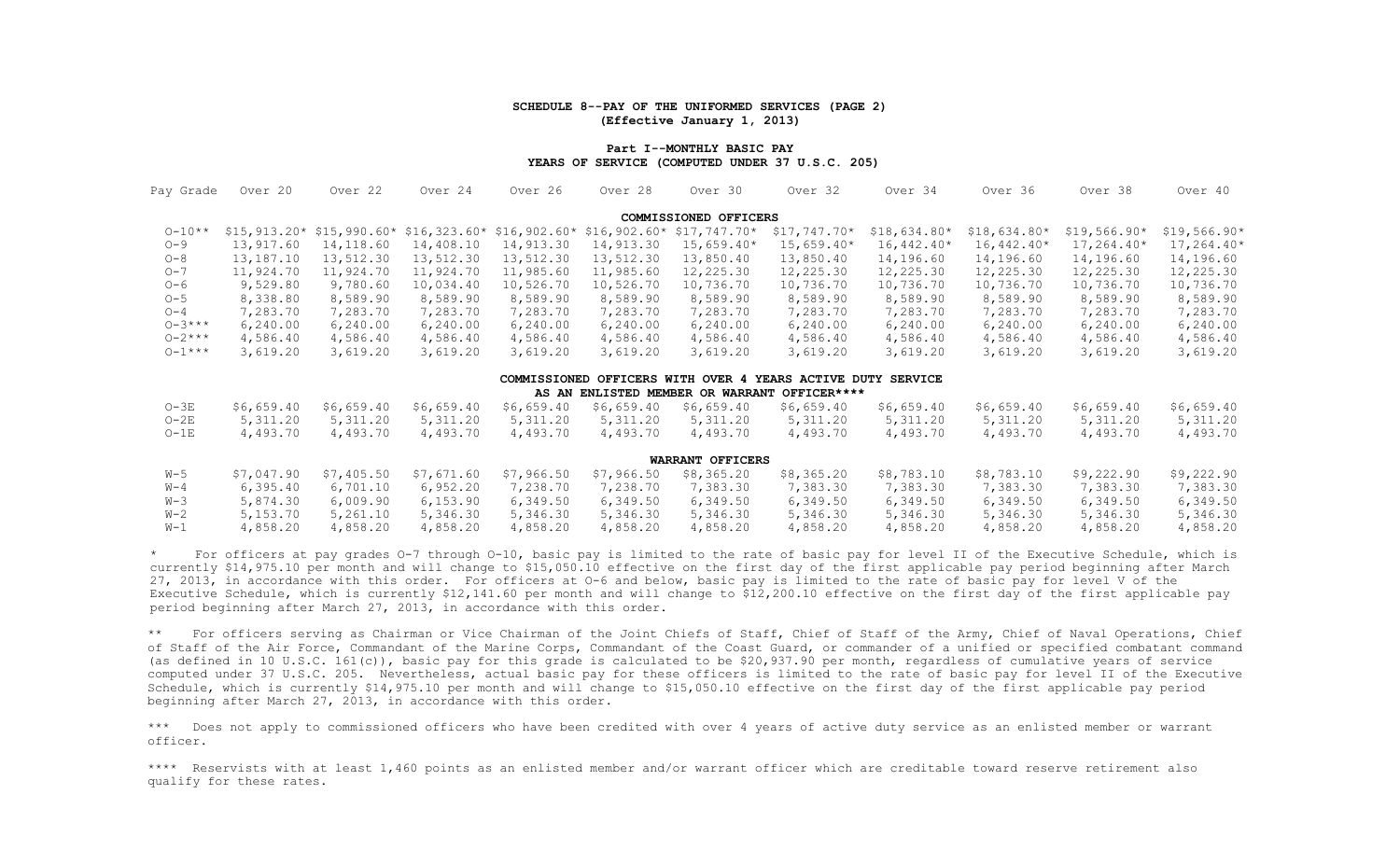#### **SCHEDULE 8--PAY OF THE UNIFORMED SERVICES (PAGE 3) (Effective January 1, 2013)**

#### **Part I--MONTHLY BASIC PAY**

#### **YEARS OF SERVICE (COMPUTED UNDER 37 U.S.C. 205)**

|             | Pay Grade 2 or less | Over <sub>2</sub>        | Over <sub>3</sub>        | Over 4                   | Over 6     | Over 8                  | Over 10                  | Over 12                  | Over 14                  | Over 16    | Over 18                  |
|-------------|---------------------|--------------------------|--------------------------|--------------------------|------------|-------------------------|--------------------------|--------------------------|--------------------------|------------|--------------------------|
|             |                     |                          |                          |                          |            | <b>ENLISTED MEMBERS</b> |                          |                          |                          |            |                          |
| $E-9*$      | $-$                 | $\overline{\phantom{0}}$ | $\qquad \qquad -$        |                          |            | $\qquad \qquad -$       | \$4,788.90               | \$4,897.50               | \$5,034.30               | \$5,194.80 | \$5,357.40               |
| $E-8$       | $-$                 | $-$                      | $\overline{\phantom{0}}$ | $\overline{\phantom{0}}$ | $-$        | \$3,920.10              | 4,093.50                 | 4,200.90                 | 4,329.60                 | 4,469.10   | 4,720.50                 |
| $E - 7$     | \$2,725.20          | \$2,974.50               | \$3,088.20               | \$3,239.10               | \$3,357.00 | 3,559.20                | 3,673.20                 | 3,875.70                 | 4,043.70                 | 4,158.60   | 4,281.00                 |
| $E-6$       | 2,357.10            | 2,593.80                 | 2,708.10                 | 2,819.40                 | 2,935.50   | 3,196.50                | 3,298.50                 | 3,495.30                 | 3,555.60                 | 3,599.70   | 3,650.70                 |
| $E-5$       | 2,159.40            | 2,304.30                 | 2,415.90                 | 2,529.90                 | 2,707.50   | 2,893.50                | 3,045.60                 | 3,064.20                 | 3,064.20                 | 3,064.20   | 3,064.20                 |
| $E - 4$     | 1,979.70            | 2,081.10                 | 2,193.90                 | 2,304.90                 | 2,403.30   | 2,403.30                | 2,403.30                 | 2,403.30                 | 2,403.30                 | 2,403.30   | 2,403.30                 |
| $E - 3$     | 1,787.40            | 1,899.90                 | 2,014.80                 | 2,014.80                 | 2,014.80   | 2,014.80                | 2,014.80                 | 2,014.80                 | 2,014.80                 | 2,014.80   | 2,014.80                 |
| $E-2$       | 1,699.80            | 1,699.80                 | 1,699.80                 | 1,699.80                 | 1,699.80   | 1,699.80                | 1,699.80                 | 1,699.80                 | 1,699.80                 | 1,699.80   | 1,699.80                 |
| $E-1**$     | 1,516.20            | 1,516.20                 | 1,516.20                 | 1,516.20                 | 1,516.20   | 1,516.20                | 1,516.20                 | 1,516.20                 | 1,516.20                 | 1,516.20   | 1,516.20                 |
| $E - 1$ *** | 1,402.20            | $\overline{\phantom{0}}$ | $\overline{\phantom{0}}$ | $\overline{\phantom{0}}$ | -          | $\qquad \qquad$         | $\overline{\phantom{0}}$ | $\overline{\phantom{0}}$ | $\overline{\phantom{0}}$ |            | $\overline{\phantom{0}}$ |

\* For noncommissioned officers serving as Sergeant Major of the Army, Master Chief Petty Officer of the Navy or Coast Guard, Chief Master Sergeant of the Air Force, Sergeant Major of the Marine Corps, or Senior Enlisted Advisor to the Chairman of the Joint Chiefs of Staff, basic pay for this grade is \$7,738.80 per month, regardless of cumulative years of service under 37 U.S.C. 205.

\*\* Applies to personnel who have served 4 months or more on active duty.

\*\*\* Applies to personnel who have served less than 4 months on active duty.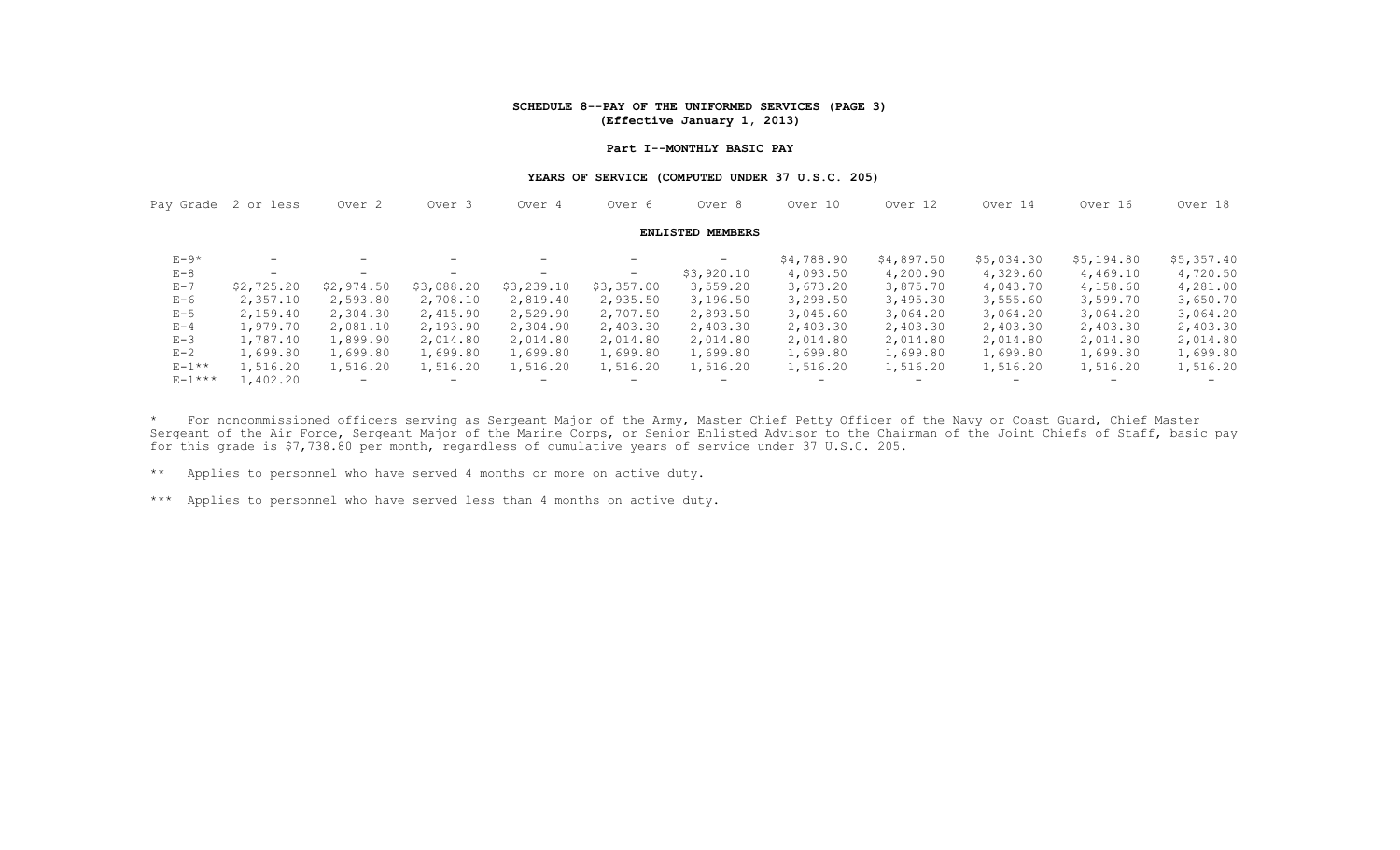#### **SCHEDULE 8--PAY OF THE UNIFORMED SERVICES (PAGE 4) (Effective January 1, 2013)**

#### **Part I--MONTHLY BASIC PAY**

#### **YEARS OF SERVICE (COMPUTED UNDER 37 U.S.C. 205)**

| Pay Grade     | Over 20    | Over 22                  | Over 24                  | Over 26                  | Over 28    | Over 30                  | Over 32    | Over 34                  | Over 36                  | Over 38    | Over 40                  |
|---------------|------------|--------------------------|--------------------------|--------------------------|------------|--------------------------|------------|--------------------------|--------------------------|------------|--------------------------|
|               |            |                          |                          |                          |            | <b>ENLISTED MEMBERS</b>  |            |                          |                          |            |                          |
| $E-9*$        | \$5,617.50 | \$5,837.10               | \$6,068.70               | \$6,422.70               | \$6,422.70 | \$6,743.40               | \$6,743.40 | \$7,080.90               | \$7,080.90               | \$7,435.20 | \$7,435.20               |
| $E - 8$       | 4,847.70   | 5,064.60                 | 5,184.90                 | 5,481.00                 | 5,481.00   | 5,591.40                 | 5,591.40   | 5,591.40                 | 5,591.40                 | 5,591.40   | 5,591.40                 |
| $E - 7$       | 4,328.40   | 4,487.40                 | 4,572.90                 | 4,897.80                 | 4,897.80   | 4,897.80                 | 4,897.80   | 4,897.80                 | 4,897.80                 | 4,897.80   | 4,897.80                 |
| $E-6$         | 3,650.70   | 3,650.70                 | 3,650.70                 | 3,650.70                 | 3,650.70   | 3,650.70                 | 3,650.70   | 3,650.70                 | 3,650.70                 | 3,650.70   | 3,650.70                 |
| $E - 5$       | 3,064.20   | 3,064.20                 | 3,064.20                 | 3,064.20                 | 3,064.20   | 3,064.20                 | 3,064.20   | 3,064.20                 | 3,064.20                 | 3,064.20   | 3,064.20                 |
| $E - 4$       | 2,403.30   | 2,403.30                 | 2,403.30                 | 2,403.30                 | 2,403.30   | 2,403.30                 | 2,403.30   | 2,403.30                 | 2,403.30                 | 2,403.30   | 2,403.30                 |
| $E-3$         | 2,014.80   | 2,014.80                 | 2,014.80                 | 2,014.80                 | 2,014.80   | 2,014.80                 | 2,014.80   | 2,014.80                 | 2,014.80                 | 2,014.80   | 2,014.80                 |
| $E - 2$       | 1,699.80   | 1,699.80                 | 1,699.80                 | 1,699.80                 | 1,699.80   | 1,699.80                 | 1,699.80   | 1,699.80                 | 1,699.80                 | 1,699.80   | 1,699.80                 |
| $E-1**$       | 1,516.20   | 1,516.20                 | 1,516.20                 | 1,516.20                 | 1,516.20   | 1,516.20                 | 1,516.20   | 1,516.20                 | 1,516.20                 | 1,516.20   | 1,516.20                 |
| $E - 1$ * * * | $-$        | $\overline{\phantom{0}}$ | $\overline{\phantom{0}}$ | $\overline{\phantom{0}}$ | $-$        | $\overline{\phantom{0}}$ | -          | $\overline{\phantom{0}}$ | $\overline{\phantom{0}}$ |            | $\overline{\phantom{0}}$ |

\* For noncommissioned officers serving as Sergeant Major of the Army, Master Chief Petty Officer of the Navy or Coast Guard, Chief Master Sergeant of the Air Force, Sergeant Major of the Marine Corps, or Senior Enlisted Advisor to the Chairman of the Joint Chiefs of Staff, basic pay for this grade is \$7,738.80 per month, regardless of cumulative years of service under 37 U.S.C. 205.

\*\* Applies to personnel who have served 4 months or more on active duty.

\*\*\* Applies to personnel who have served less than 4 months on active duty.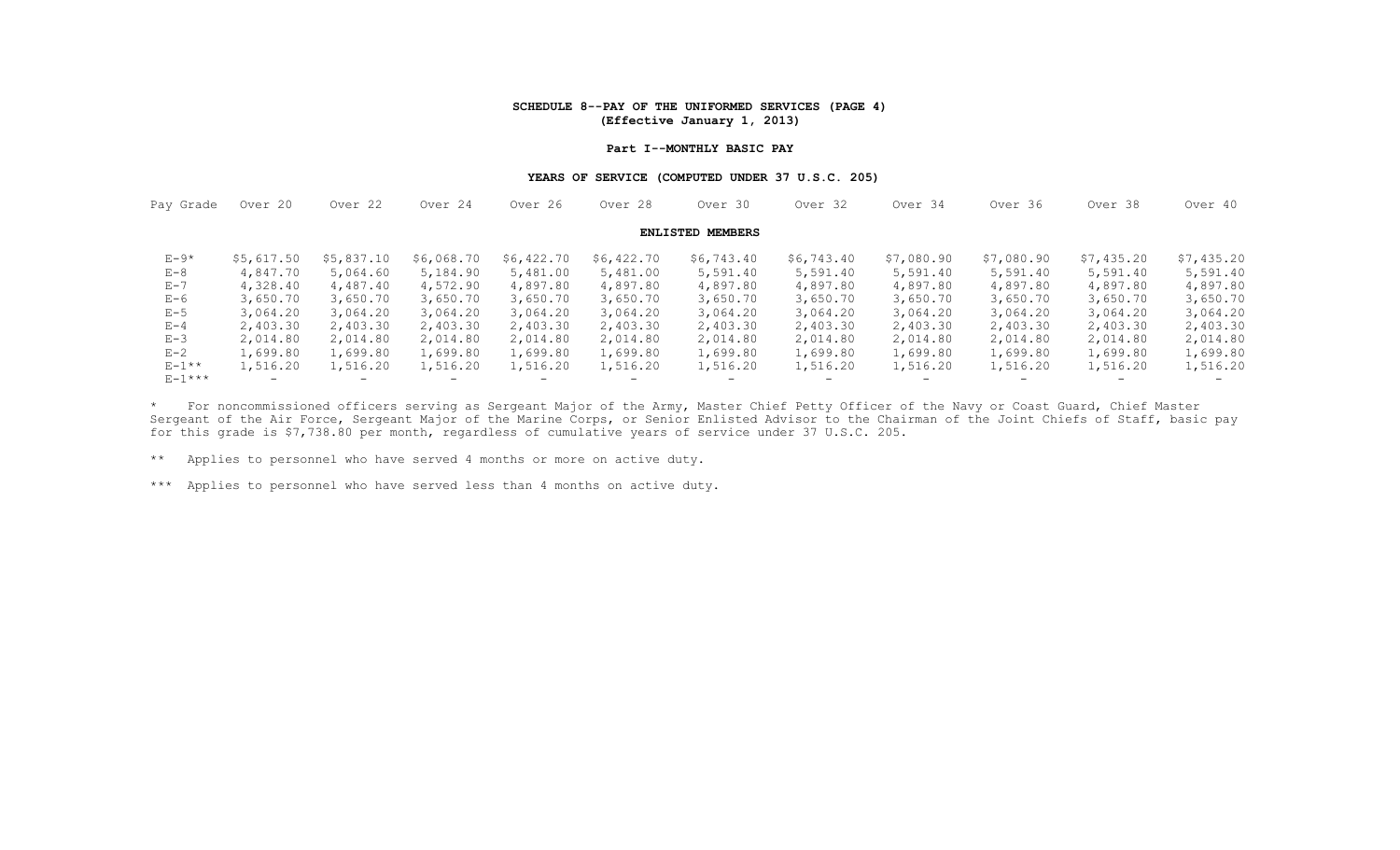### **SCHEDULE 8--PAY OF THE UNIFORMED SERVICES (PAGE 5)**

### **Part II--RATE OF MONTHLY CADET OR MIDSHIPMAN PAY**

The rate of monthly cadet or midshipman pay authorized by 37 U.S.C. 203(c) is \$1,006.80.

Note: As a result of the enactment of sections 602-604 of Public Law 105-85, the National Defense Authorization Act for Fiscal Year 1998, the Secretary of Defense now has the authority to adjust the rates of basic allowances for subsistence and housing. Therefore, these allowances are no longer adjusted by the President in conjunction with the adjustment of basic pay for members of the uniformed services. Accordingly, the tables of allowances included in previous orders are not included here.